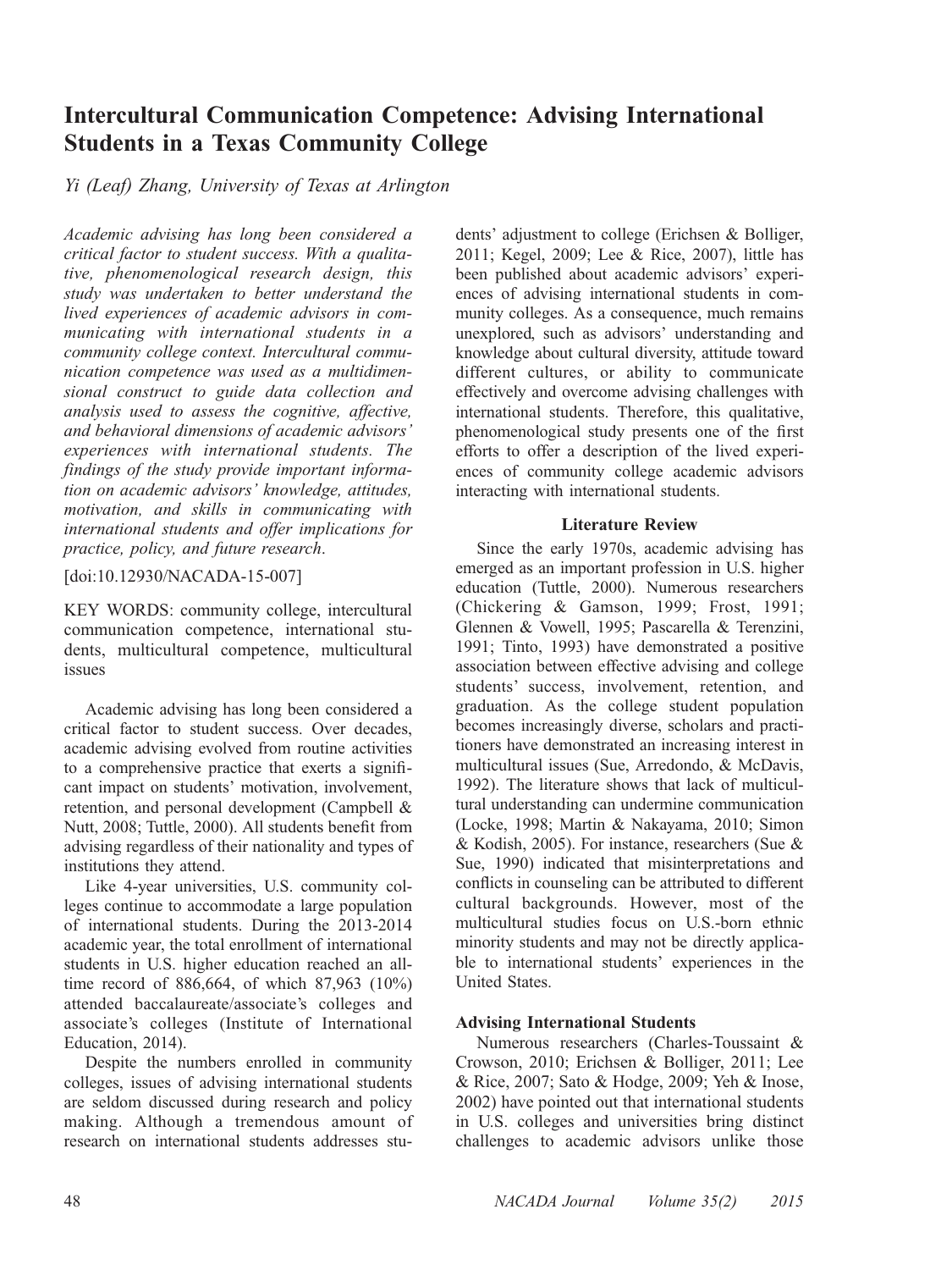associated with ethnic minority students born in the United States. For example, international students may encounter difficulties in learning English (Sawir, 2005), experience conflicts between U.S. and home cultures (Sodowsky & Plake, 1992), face challenges in adjusting to sexrole expectations (Hayes & Lin, 1994), feel homesickness and loneliness (Kegel, 2009), and harbor concerns about mental health (Mori, 2000).

Because of the variety of issues presented by international students, advisors are encouraged to reach out to them on a frequent basis with full awareness of the unique matters confronting them (Hunter & Kendall, 2011). Priest and McPhee (2000) admonished that advisors must neither show bias about distinct cultural values nor view international students as deficient. They can gain trust and understanding by showing an interest and asking questions about a students' home culture (Clark & Kalionzes, 2008).

## Advising Community College Students

Unlike many 4-year institutions, numerous community colleges adopt a self-contained model in which advising is provided in a centralized office or center (King, 2002). Previous researchers (Bahr, 2008; Flaga, 2006; Townsend & Wilson, 2006) found that academic advising benefits a variety of community college students, who can be identified as nontraditional on multiple measures including age, ethnicity, educational goals, preparedness, and work responsibilities as well as first-generation and socioeconomic status. Working with such a diverse student population can create additional challenges for academic advisors and requires sensitivity to the factors that may negatively affect students' academic performance (King, 2002; Sanford-Harris, 1993; Tuttle, 2000).

The review of the literature revealed the lack of research on advising international students within the community college context. It also demonstrated a need to further invest in understanding international students and advance advisors' awareness, knowledge, and ability to undertake intercultural communication with international students in community colleges. Without sufficient knowledge of advisors' experiences and a clear understanding of their challenges, those training academic advisors may not offer programming that leads to productive advising and communication with international students in the 2-year institution.

## Theoretical Framework

Quality advising depends on effective communication (Harrison, 2009; Heisserer & Parette, 2002). Communication between advisors and advisees can support and facilitate students' learning, but it can potentially impede their academic success as well (Knox, Schlosser, Pruitt, & Hill, 2006), which relies heavily on the quality of the communication. Advisors must exhibit skills in interpersonal relationships and intercultural communication when interacting with nonnative speakers from different cultures. To guide the analysis of the data on communication of international students and academic advisors, I used the intercultural communication competence model (as per Chen & Starosta, 1996).

Intercultural communication is typically described as communication between people from different ethnic groups or cultures (Arasaratnam & Doerfel, 2005; Gudykunst, 2002). It ''occurs whenever a person from one culture sends a message to be processed by a person from a different culture'' (Samovar, Porter, McDaniel, & Roy, 2014, p. 7). Correspondingly, intercultural communication competence refers to one's ability to conduct meaningful, appropriate, and effective communication with others of different cultural backgrounds (Chen & Starosta, 1996; Hammer, Bennett, & Wiseman, 2003; Pope & Reynolds, 1997). Intercultural communication competence consists of three closely related but separate dimensions: cognitive, affective, and behavioral aspects. A communicator is unlikely to demonstrate competent intercultural communication if he or she lacks ability in any of the three dimensions (Wiseman, 2002).

The cognitive aspect is represented by one's awareness and understanding of information or actions needed for intercultural communication (Chen & Starosta, 1998/1999; Wiseman, 2002). The affective dimension is represented by motivation, which refers to ''the set of feelings, intentions, needs, and drives associated with the anticipation of or actual engagement in intercultural communication'' (Wiseman, 2002, p. 211). The behavioral dimension refers to skills and ability needed to conduct effective and appropriative communication in an intercultural context (Chen & Starosta, 1998/ 1999).

The framework of intercultural communication competence has been used in higher education, but most of the research focused on international students' understanding and ability to communicate. For instance, Zimmermann (1995) assessed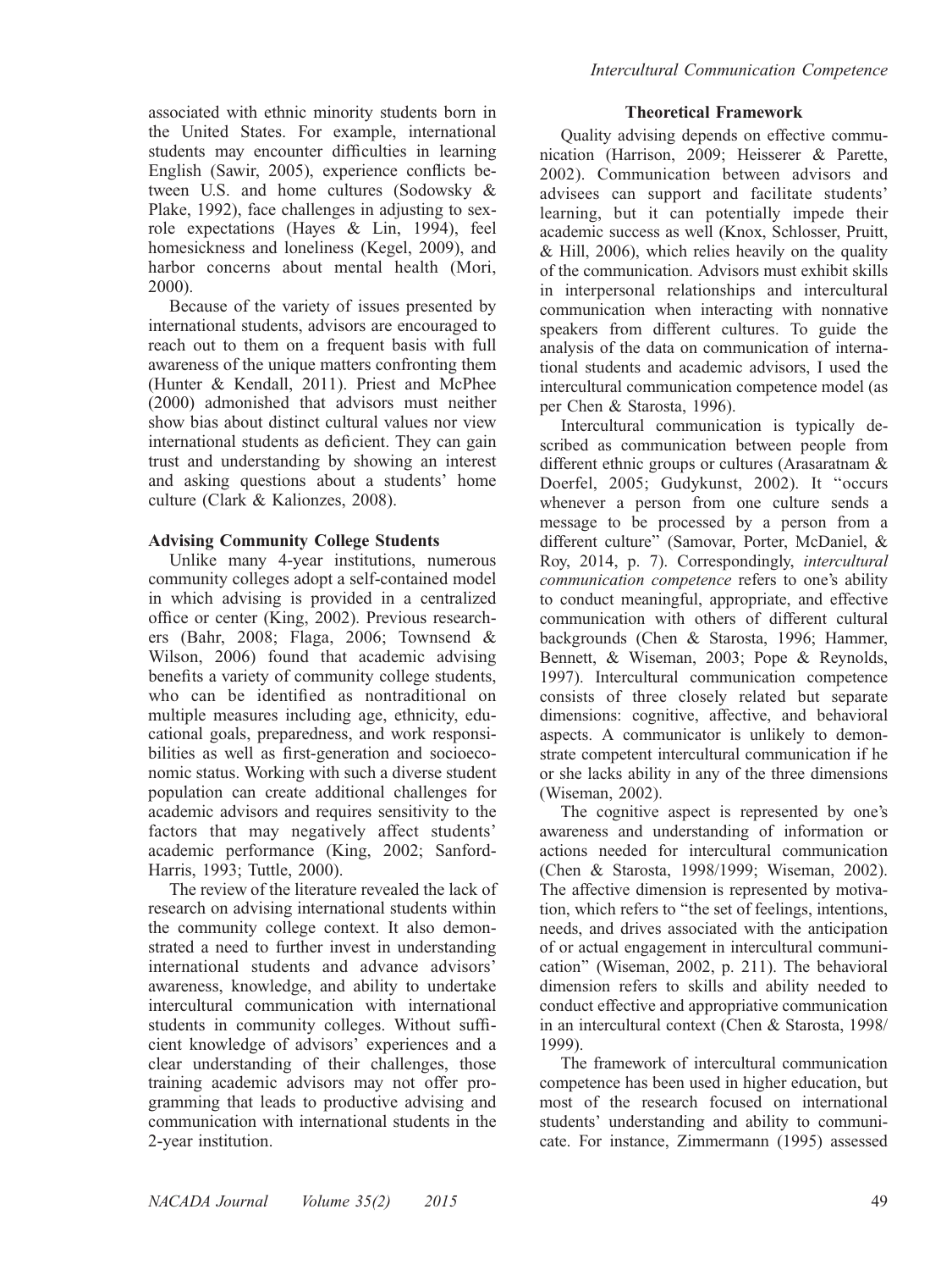international students' perceptions of intercultural communication competence and adaptation in U.S. higher education institutions. Campbell (2012) evaluated international students' adjustment to a New Zealand university and sought to determine whether the students' intercultural communication competence was improved through pairings with native students.

Despite the value of these studies, the way individuals in the host culture interact with newcomers from unfamiliar cultures needs attention. Understanding the views and practices of natives may prove particularly important for advisors whose ability to conduct effective intercultural communication directly relates to the quality of international students' experiences and satisfaction on campus. Therefore, in this study, I primarily focus on academic advisors and use the framework of intercultural communication competence to guide data collection and analysis.

# Methodology

A phenomenological research design was used to explore lived experiences (as per Creswell, 2014) of international student advising as described by academic advisors on a multicampus community college in Texas. The study was conducted at the North Urban College (NUC) (a pseudonym) during the 2013-2014 academic year. NUC was chosen as the research site because enrollments are among the highest of all institutions in Texas and include a relatively large international student population. In Fall 2013, NUC enrolled approximately 50,000 students of whom nearly 400 were classified as international. The following research question guided the study: ''How do academic advisors describe their experiences in advising international students in NUC?''

## Participant Selection and Recruitment

I used purposeful sampling (as per Maxwell, 2005) to select full-time academic advisors as participants who specifically fit the parameters of the study. In addition, full-time counselors who served part of the time as academic advisors to international students were invited to participate in the study. Of the 49 academic advisors and counselors invited, 20 volunteered to participate in the study. The majority of the participants were female, aged from mid-twenties to early fifties, and represented a diverse background. Three of the 20 participants held the title of counselor, but their responsibilities included academic advising and they had cultivated rich experiences advising international students. To protect the participants' identity, I applied pseudonyms, and regardless of their given title, I refer to all 20 as academic advisors or advisors.

# Data Collection and Analysis

I collected the primary data during individual, face-to-face interviews with the academic advisors. Each interview lasted approximately 50 to 90 minutes and consisted of open-ended, semistructured questions focused primarily on the academic advisors' interactions with international advisees, their awareness of cultural differences, knowledge and skills for dealing with cultural diversity, and challenges of advising this population at NUC.

The interviews were digitally recorded and transcribed verbatim for analysis. I analyzed the data through open and axial coding to identify emerging themes, subthemes, and the relationships between them (as per Strauss & Corbin, 1990). I used intercultural communication competence as a guide for my analysis.

# **Trustworthiness**

To ensure the trustworthiness of the study, I collected data from a wide range of academic advisors who reported extensive experiences working with international students on all five NUC campuses. These professionals have been working in the college for a varying number of years and have diverse personal and professional backgrounds. Member checking (as per Lincoln & Guba, 1985) was conducted via verification of the recorded transcripts of advisor interviews; I also gave participants additional opportunities to edit their narratives via e-mail or through face-toface meetings.

The member-checking process was followed by one-on-one, individual interviews with 11 international students studying at NUC. These students came from six different countries and represented diverse cultural backgrounds. They responded to questions about their college experiences in the United States, at NUC, and more specifically, with their academic advisors. I used the findings from the student interviews to triangulate the data collected from the academic advisors.

Finally, three external researchers with extensive experiences in investigating topics of academic advising, international education, and qualitative research methodology lent their expertise to me during debriefing. Conversations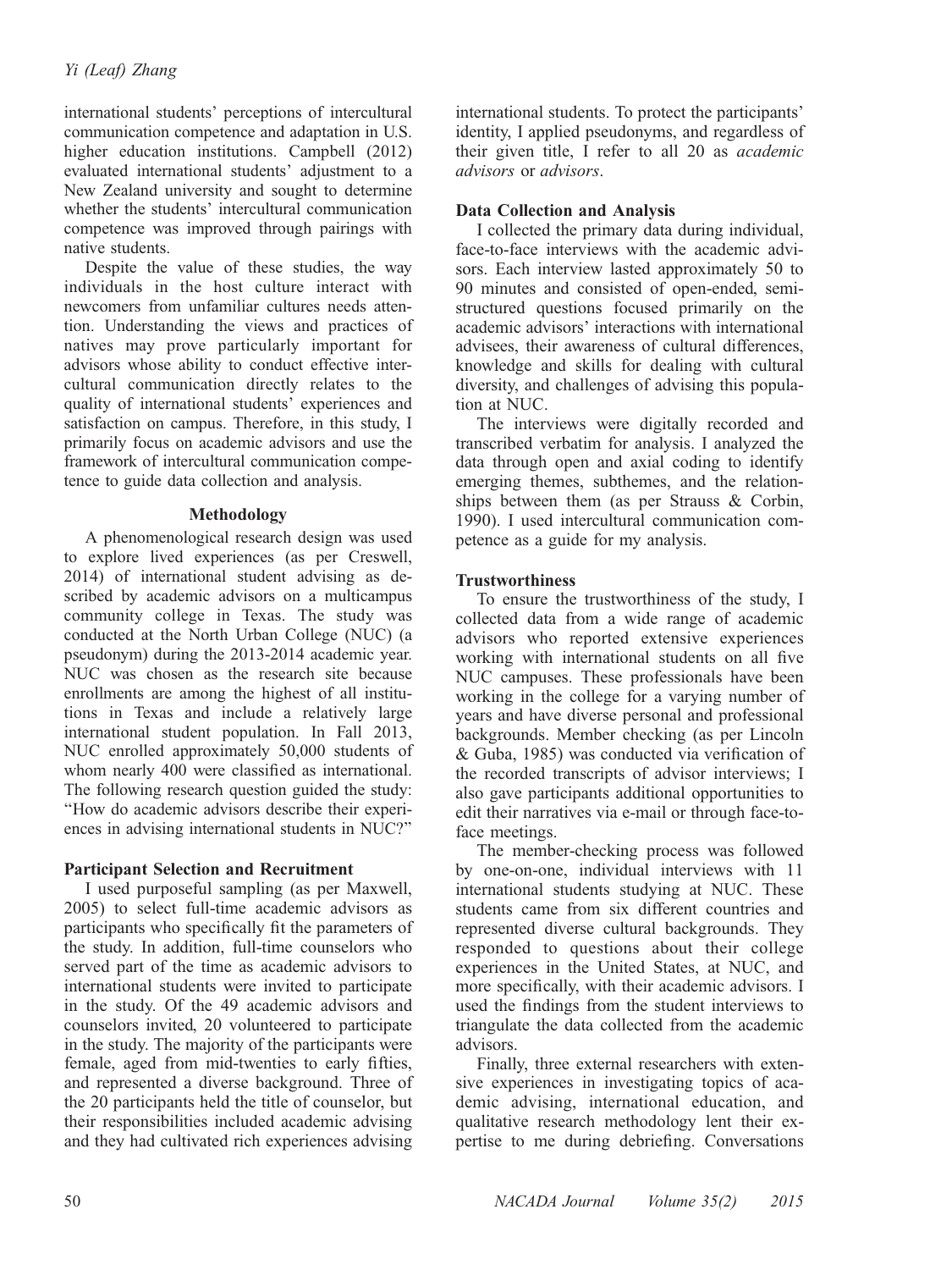with these experts helped enhance the credibility and quality of the study (as per Lincoln & Guba, 1985).

## Findings

Through a careful, in-depth analysis, four key themes emerged from interviews with academic advisors at NUC: challenges in advising international students, awareness of cultural differences, attitudes toward learning other cultures, and strategies employed in advising international students. Each theme is supported with quotes from the participants and presented with subcategories that highlight the advising experiences of the academic advisors.

# Challenges in Advising International Students

The academic advisors in the study acknowledged the unique challenges that international students encounter at NUC. They reported low English proficiency, unfamiliarity with U.S. higher education, and difficulties in evaluating and transferring credits earned in home countries as the most prominent issues that confronted international students at NUC; these factors also complicate the processes of effective communication and provision of assistance and guidance to advisees.

Low English proficiency. Because many international students at NUC enrolled in English-as-asecond-language programs, academic advisors expressed the expected concerns over effectively communicating with international students from non-English speaking countries. For instance, Crystal indicated that language barriers significantly affected her experiences of advising international students:

Sometimes it's challenging to advise a student in a communication breakdown there; [the advisor is] having a hard time. [The student is] having a hard time understanding, and sometimes you feel helpless to know what to do to help a student that's having a hard time understanding.

Similar to Crystal, Kelly expressed deep concern about her effectiveness of disseminating information to international advisees. One of her students demonstrated difficulty understanding the course sequence in a nursing program and kept returning to her with the same or similar questions. Kelly's experience reveals that language barriers not only challenge international

students' learning at NUC but also add difficulties in navigating through NUC academic programs.

Unfamiliarity with U.S. higher education. Students' insufficient knowledge of U.S. higher education added more complications for NUC advisors, who often spent a large amount of time explaining general structures of U.S. higher education, such as differences between 4-year universities and community colleges, transfer processes between different types of institutions, and the ways academic advisors can help students. The academic advisors indicated that, coupled with language barriers, the need to explain the community college system and ways it can best facilitate learning required significant time before any specific advice could be given to the students. As Mandy described, the process could be ''very overwhelming'' and ''draining.'' Betty also shared her thoughts on advising international students:

I think many of the international students . . . come in at a disadvantage because they have to learn the way this system is set up. In many countries, they may not have 2-year colleges, okay? In many countries, they may not have the same requirements. . . .

The transfer situation is unique to the U.S. community college and typically not fully understood by international students from a different education system. For example, Emily needed to explain the transfer function and ways the student could take advantage of it:

[The student] was so relieved to hear that she could complete courses here and then continue on without having to start at a university so soon and having to pay all the money so soon. So she was very relieved and happy about that.

Credit recognition and transfer. Many international students at NUC struggled to transfer credits obtained from institutions outside of the United States. They felt frustration because of the lengthy process and strict requirements on types of credits accepted at NUC. Alice shared her observation:

[International students] have taken courses in their home country and they're not being transferred here. . . . They're not looking at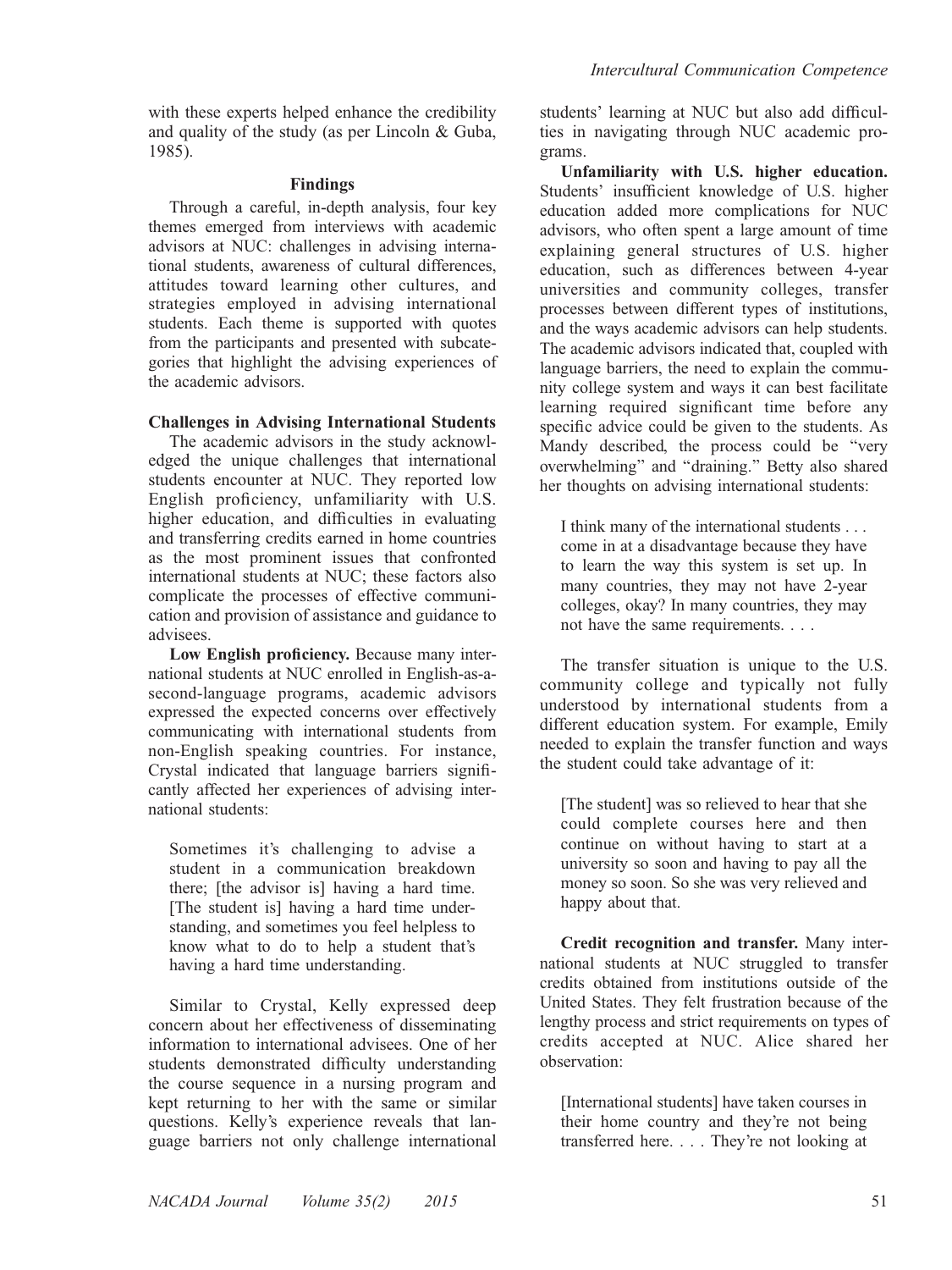those credits as equivalent credits so that's been burdensome for some students who have received degrees or who have taken classes elsewhere. . . .

Molly recalled scenarios similar to the one Alice described. Some of her international advisees held professional positions in their home countries, but despite their record of achievements, NUC failed to recognize their academic accomplishments. Molly commented that the students encountering such disappointment may experience particular difficulty adjusting:

I had one lady that was an English professor in her country, and they come here and then they have to just start completely over almost. You know, they don't get hardly any credit for the credits that they had in their country. And they have to deal with not only the language barrier, then learning a new system, but then the ego I'm sure.

# Awareness of Cultural Differences

All of the study participants recognized cultural differences, in varying degrees, in their interactions with international students. In particular, the advisors discussed cultural differences concerning gender and negotiations.

Gender differences. Defined by culture, the treatment of people by gender adds complexity to advising sessions with some international students. Specifically, many women from Middle Eastern countries came to advising meetings accompanied by a male family member, such as a father, brother, or husband. Furthermore, in many cases, the male relative commandeered the conversation. The male asked many questions on behalf of his female relative and made decisions for her. As a result, advisors struggled to understand the advisee's thoughts while trying not to offend or ignore the male holding the conversation. Maria shared her observation of Middle Eastern advisees she has advised:

A lot of times, women from Middle Eastern countries, they'll come in with their husbands or significant others and they [the men] tend to dominate the conversation. The woman will just sit there and not really say much even though they are the student.

In addition, NUC female advisors discussed difficulties in advising male students from certain cultures, citing a feeling of rejection during the communication, and they each handled the situation in different ways. For example, Tina indicated that when advising Caribbean male students she changes her tone to sound particularly assertive. Joy shared that she has employed the assistance of others when addressing male advisees from Iran, India, or Israel:

There have been a handful who simply don't want to listen to what I have to say or feel I don't know what I'm talking about because of my gender. And I've picked up on that, and I would call in a male colleague to come in and share the information the same way, and it was better received in that regard. It didn't offend me any. I understood it was a cultural thing.

Paige explained some challenges in communicating with male students from Uganda. Because she considers herself a ''very shy person,'' she felt that she needed to accommodate her communication style to interact with this group of students:

The men are just very boisterous and very outgoing. And I have to not take that as a personal thing onto me, but that's just how they are. And so, I just have to be able to work with them and laugh with them and take it as it is.

Negotiation. Advisors noticed that international students from certain cultures try to negotiate courses and credit hours. Some returned to the same advisor several times to discuss the same questions. Linda recalled:

The students will come here and not really believe, I guess, that the policies that the institution has are really hard and firm. Some students will think, ''Well, we can negotiate,'' or, ''If I just come back every day and ask you the same question in a different way that somehow I will get a different answer.''

Through these examples, the academic advisors demonstrated cognizance of cultural differences and had experienced difficulties advising culturally differed students.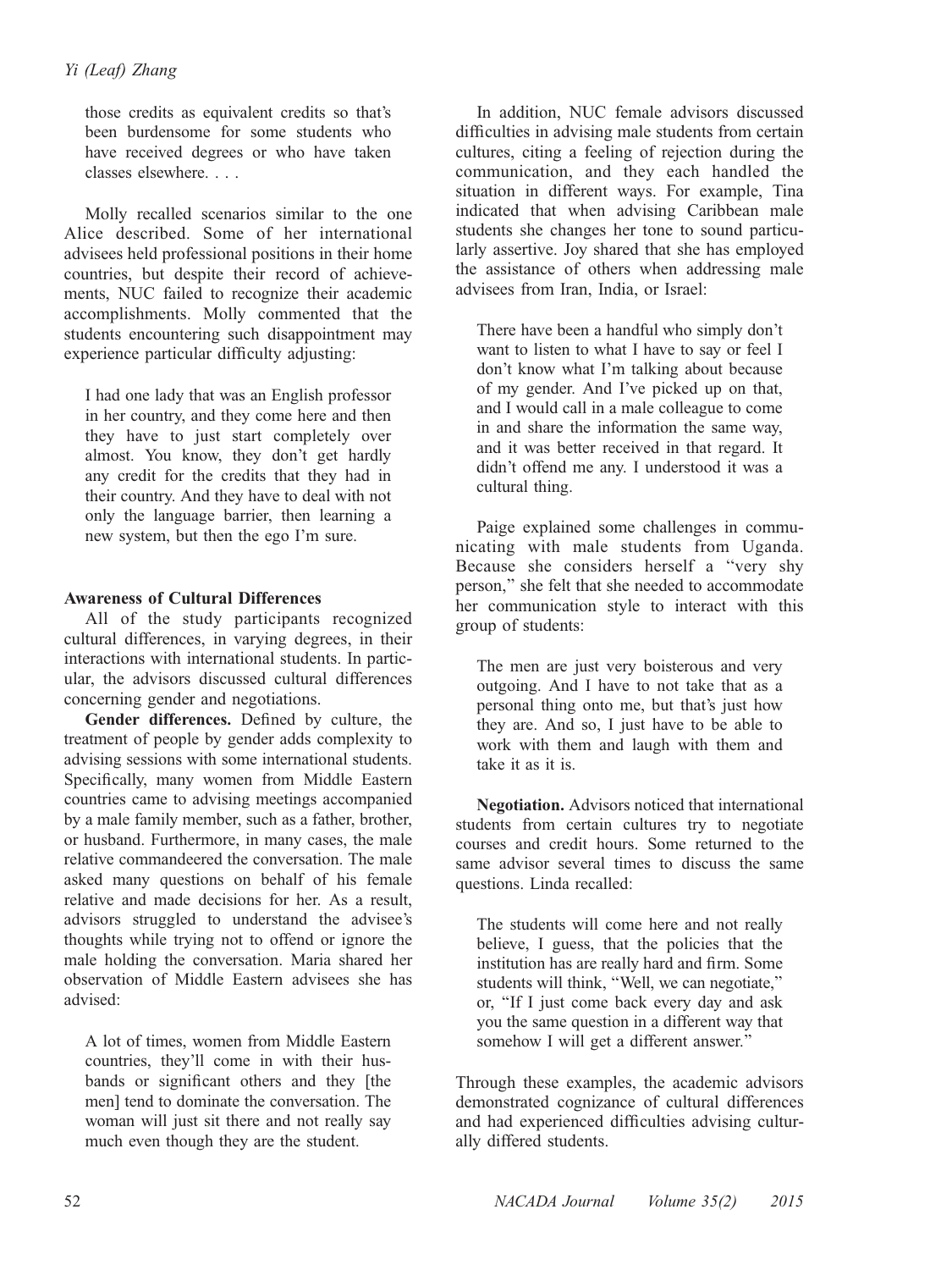#### Attitudes Toward Learning Other Cultures

The advisors not only gained awareness of cultural differences but also appreciated opportunities to learn about other countries from their international advisees. In fact, almost all of the advisors stated that learning topped the reasons they enjoyed working with international students. For instance, Sarah loves talking to international students because their conversations motivate her to reconsider once-neglected facets of her everyday life. Similarly, Paige felt that communication with international students helped her learn about other parts of the world. She shared:

I love to learn about cultures, and so I'll ask questions about ''How is this different in your country? Or how long have you been here?'' I love however long people have been in America and how different they feel it is. . . . So I enjoy it a lot, because it gives me little pictures into the world I don't get to see.

Maria indicated that understanding cultural differences and knowing the unfamiliar environment that international students encounter in the United States made her ''more of a humble person.''

Mandy acknowledged the importance of culture and was mindful of the role that her own culture plays in advising international students:

Culture framed how we view the world, and so this person is coming, we all have culture. So I have my own culture that I'm bringing to the table as well as the student and for me . . . I'm always aware of my culture. . . .

In addition to learning about other cultures directly from international advisees, the academic advisors expressed their willingness to attend courses or participate in activities that can enrich their intercultural understanding and communication. Calvin addressed the need for academic advisors in the community college to learn about other cultures through professional training. Linda contended that U.S. higher education pays close attention to differences among American students but not enough on students from other countries. She believes advisors and other educational practitioners would benefit from additional training on international students at NUC. Alice also stated that ''all employees working with international students should go through diversity training . . . to inform them on best practices.'' The academic advisors in this study expressed an openness to learning about other cultures and showed interest in participating in diversity and intercultural training programs.

# Strategies Employed in International Student Advising

To overcome the challenges of advising international students, the academic advisors in the study employed a wide variety of strategies to engage advisees and maximize their learning outcomes. Being respectful, demonstrating great patience, showing empathy, and establishing relationships with international students emerged as the most important strategies that participating advisors used to advise international students.

Respect. Showing awareness of different cultures and respecting international students' decisions emerged as the most widely used strategy of participants advising international students. For example, Betty believes that respecting other cultures could narrow the gap between peoples and help advisors better serve students with diverse backgrounds. She commented, ''All people want to be . . . accepted and heard . . . and respect[ed]. . . . And I think once we do that, it doesn't really matter what the culture is.'' When advising students who were constantly trying to convince her to bend rules, Linda understood this might be ''a cultural thing'' and responded to the repeated requests with respect and questions related to the students' home countries, such as ''Hey, what was it like at home where you came from? . . . To get things to happen, how did you move forward when you needed to work with a large institution?'' She also explained ''how things might be different here and how they might be perceived.''

Using cultural awareness and respect for differences, Laura cited the need to educate a very assertive female student from Africa, who wanted to take courses for which she was ineligible, about the curriculum policy:

I have to respect that part of her culture, and try to then say, ''Okay. I see what you're saying, but let me show you this.'' And then, once I showed her not only on a paper, but I showed her on the computer—I pulled it up and I showed her. I said, ''So, now that you see this, do you see why it would be important for you to take this developmental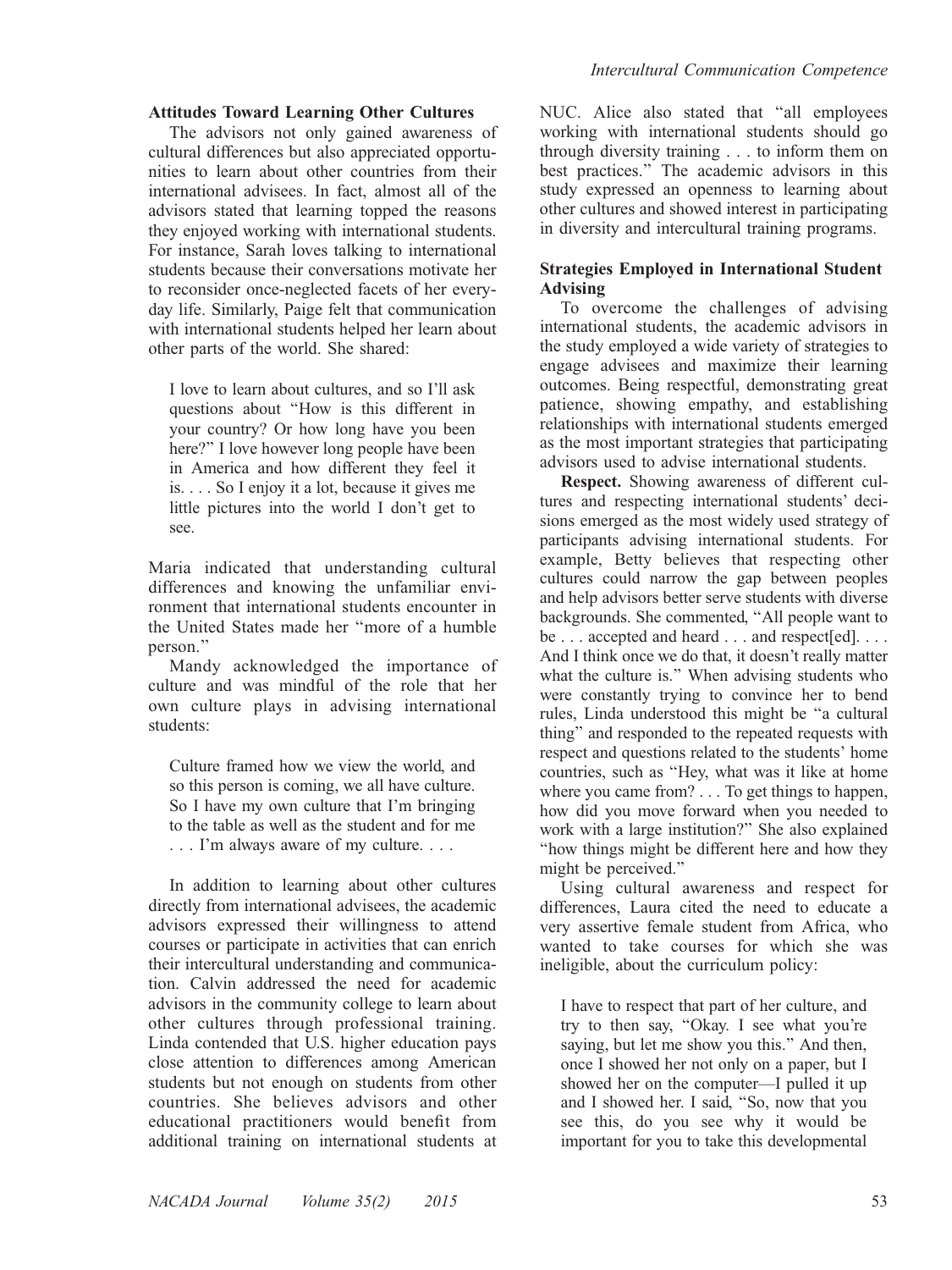class?" And she says, "Oh, yes." . . . Because I have to realize I could just force the information on her, but she wouldn't accept it. So, I had to go about it in a different way.

Patience. Laura demonstrated patience in offering an in-depth explanation to a demanding student, and other participants reported extending patience as an essential strategy for international student advising. The interviewees indicated that they need to show more patience with international students than their domestic student counterparts. For instance, Beth gave international students sufficient time to express themselves and describe their academic goals. Relying on multiple resources, Harry used as much time as necessary to explain rules and regulations that apply to NUC international students. Echoing Harry, Paige said that advisors should use a variety of tools to help international students, especially those with low English proficiency. She offered examples she often uses:

Draw pictures—I draw pictures all the time. Or draw tables to show. . . . You've just got to be patient. I think that's the biggest thing, patience, because language barriers are difficult sometimes. And if you're not patient, you just give up, and then you both lose.

Empathy. The participants often shared their own experiences in the process of advising international students. The self-disclosed information provides an environment where students may no longer feel alone as they experience empathetic support; for example, Tina shares her stories and advocates for students trying to navigate the often aggravating U.S. education system. When encountering international students irritated with the runaround, Betty passionately suggested,

We just have to slow down and let them say what they need to say, and listen to what they have to say, and then to try to redirect accordingly. And many times apologize. I find myself many times I will apologize. . . . Because when someone is frustrated and you can understand why they're frustrated. If it were reversed and I were in another country trying to go through this process, I probably would feel frustration as well.

Claiming that advisors should put themselves in the students' shoes, Kelly suggested academic advisors should not only be empathetic but also ''figure out a way to explain things differently'' when international students come back with identical questions. Kelly maintained that students gain little insight from repeated answers to repeated questions.

Connection. Advisors adopt a strategy of building connections with international students. To integrate this tactic into practice, advisors must first gain a deeper understanding about the international students' needs and goals. Sarah shared that she always strives to view her students as unique individuals rather than general representatives of specific cultures, which helps her develop a rapport with each advisee. Creating an environment of trust and support, Adam reported that many international students returned to him for future advising. In a similar fashion, Alice established close relationships with numerous international students and indicated that many of them came back just to visit:

Like, it's almost as if they're coming in because they kind of want that just human bond, just coming in and saying ''hey, how's it going?'' and seeing what's going on with me and filling me in on everything that's going on with them, but usually they do have at least one question about their academics or classes.

# Limitations of the Study

Several limitations should be considered for those drawing conclusions from this study. First, intercultural communication competence continues without end as advisors improve their understanding and ability to conduct effective communication with international students. The data from the study were collected at one juncture, but the advisors' perceptions of and experiences with advising international students may change such that the length of time working as an academic advisor may affect results. Second, although I did not assume international students as a homogenous group, I neither explored cultural differences among subgroups of the international student population nor examined ways advisors' experiences may differ per specific culture.

The third potential limitation of the study is related to my own identity. As a former international student and a researcher of international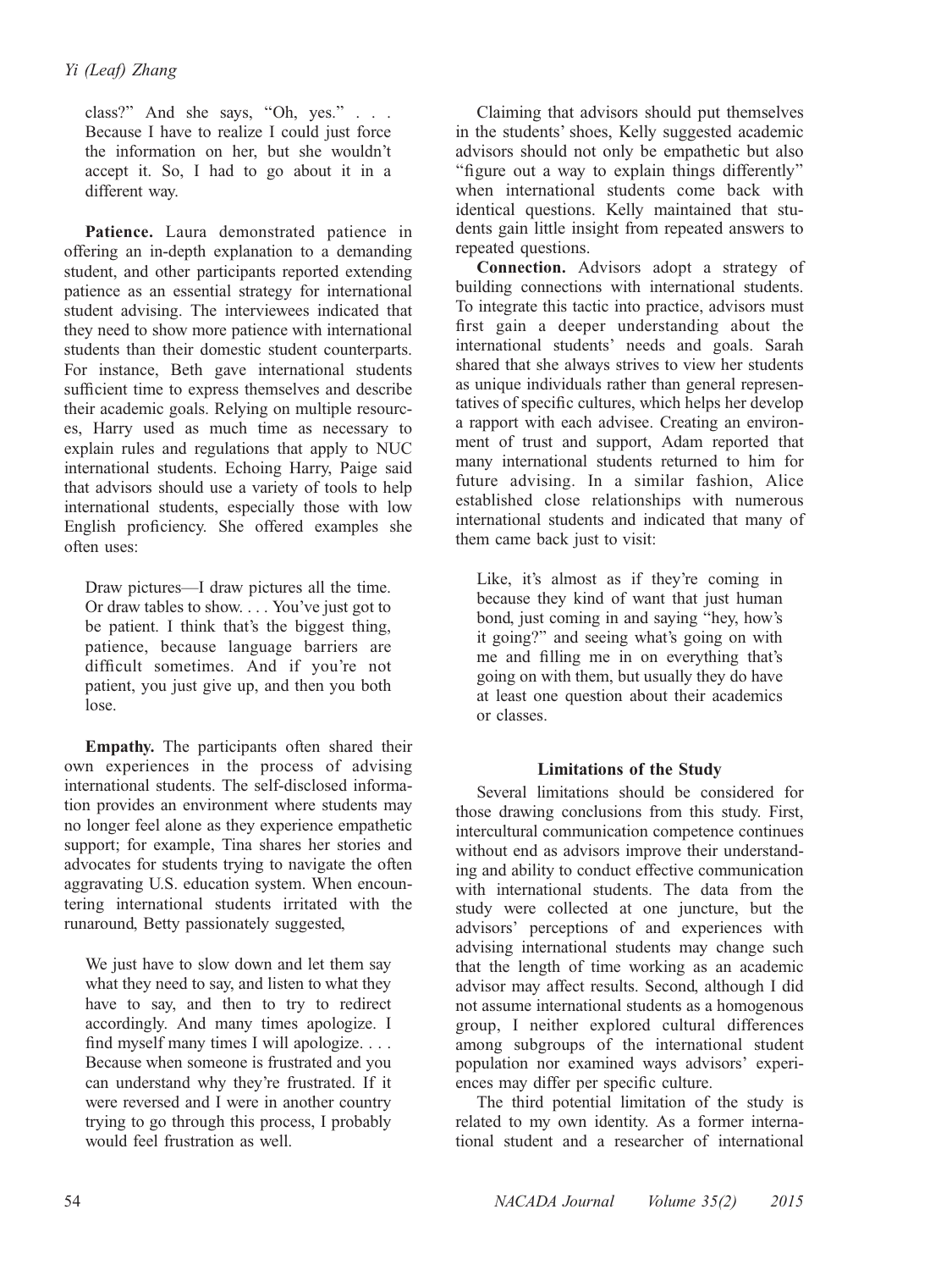education, my presence and communication with the participants may have affected their responses to the interview questions; for example, the academic advisors may have altered their behavior and unintentionally provided more favorable information to me than they may have offered a researcher with a different background.

A fourth limitation of the study involves the sampling process. Although I invited every advisor experienced in advising international students to participate, perhaps a disproportionate number with favorable experiences volunteered to take part in this study. To limit the influence of my identity as well as the self-selection bias on data collection, I utilized students' interviews to ensure the findings likely reflected the advisors' lived experiences, and I conferred with peer researchers.

#### Discussion and Implications

The study sheds light on experiences of academic advisors in communicating with international students in a community college context. Specifically, I used intercultural communication competence as a multidimensional construct to guide the analysis of community college advisors' experiences of interacting with international students. The assessment of the cognitive, affective, and behavioral dimensions of academic advisors' intercultural communication competence provides important information on their knowledge, attitudes, motivation, and skills in working with international students and suggests implications for practice, policy, and future research.

#### Cognitive Aspect

The findings of this study suggest that academic advisors in the community college understand that international students are confronted with unique sets of challenges, such as language barriers, limited knowledge about U.S. higher education, and difficulties in transferring credits earned from their home institutions. These obstacles hinder international student advising and advisor–advisee interactions. The interviewed advisors also expressed awareness that cultural differences added complexity, and sometimes difficulty, to the practice of advising international advisees.

The findings of the study indicate that understanding the types of challenges faced by international students helps academic advisors conduct effective communication and develop strategies for assisting students transitioning to the college and the culture. However, the study

results also imply that advisors were unfamiliar with educational systems in the students' home countries. None of the academic advisors discussed or provided examples regarding educational requirements in other countries nor did they indicate knowledge about the specific academic preparations of international advisees.

To advance their knowledge about international students, academic advisors can examine published statistics (e.g., from the United Nations Educational, Scientific and Cultural Organization reports) on the quality of work and rigor offered by different academic systems. In addition to knowledge of students' academic preparation, advisors can strive to integrate students' goals of academic achievement, career development, and life desires in guiding international students (Allen & Smith, 2008).

#### Affective Aspect

With respect to the affective dimension of intercultural communication competence, the advisors interviewed for this study held a positive attitude toward other cultures and advisees from different nations. They were interested in learning about different cultures, open to opportunities for enhancing their intercultural understanding, and willing to take extra steps to improve their communication skills in a cross-cultural context. The findings also suggest that advisors recognized a lack of formal training on diversity and intercultural communication, and they called attention to the need to improve advising professionals' understanding of other cultures and ability to advise international students.

However, the majority of the participants did not report enforcing a plan for further education in intercultural understanding and communication. This may suggest that academic advisors need additional encouragement and time release to engage in training. Community colleges should make professional development opportunities accessible for academic advisors and consider incorporating cultural training as a part of their job responsibilities.

In addition, ideally with community college support, advisors may wish to obtain firsthand experiences in activities that enhance intercultural understanding, such as auditing courses on multiculturalism, attending conferences on international education, participating in international student organizations, and traveling abroad for business or for pleasure. Through their participation, academic advisors may gain a better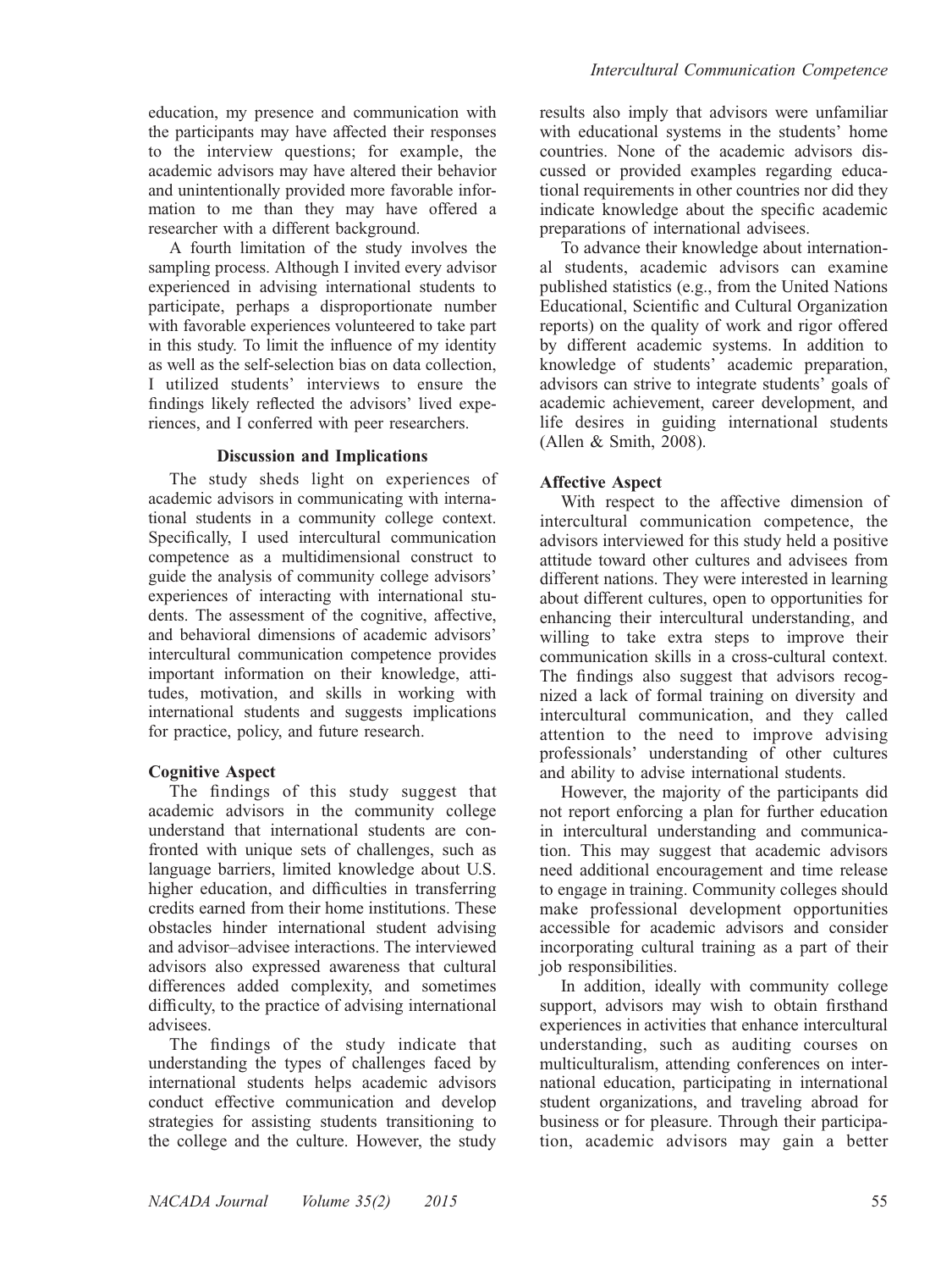understanding about themselves as well as other cultures, beliefs, and values.

Community college administrators may want to create workshops or other professional development programs through which academic advisors can collaborate with other professionals who work closely with international students. Through teamwork with others in international programs, academic advisors can better address students' needs and refer them to other helpful resources when necessary. Through their contacts, academic advisors can advocate for international students as well as share their knowledge with education practitioners in other departments. Collaboration efforts elevate the voices of international students so they can be heard.

# Behavioral Aspect

The behavioral dimension of intercultural competence refers to the abilities and skills needed for effective and appropriate intercultural communications. The advisors in this study used multiple resources to overcome the challenges confronting the students as well as themselves. They provided both emotional and informational support to assist international students in navigating the U.S. community college. Specifically, when international advisees felt frustrated, the advisors demonstrated sincere concern and provided detailed information to explain unfamiliar processes and structures to students.

Despite their successes in communication with international students through trying circumstances, advisors developed strategies case by case. In other words, they relied entirely on their own knowledge, experiences, and motivation, which varied from one practitioner to another. This finding supports calls for training on procedures for avoiding misunderstandings and resolving conflicts with international students. Learning communities composed of academic advisors who share experiences and useful tips may also prove helpful.

In addition, the interviews with the academic advisors focused primarily on face-to-face communication and advising international students. None of the participants discussed using the Internet or other online tools to advise international students. However, many students, regardless of their nationalities and generations, rely on computers and the Internet for communication, social networking, information searching, online courses, and many other tasks in their daily lives (O'Hanlon, 2007).

Academic advisors may consider embracing both synchronous and asynchronous technology, including streaming video, advisors' personal web pages, and real-time chat rooms, to advance international students' experiences. As Jordan (2000) indicated, technology integrated into developmental advising practice allows advisors to provide both individualized attention and sources of information that advisees can access independently. Nonnative speakers, in particular, may benefit from use of a relaxing environment, where spoken English is not required, as created through Internet-based tools. International students could also spend additional time reading posts, responding to questions, and exploring information online at their own pace (McLoughlin, 1999). Technology makes information accessible to students and can serve as an alternate format that strengthens relationships between advisors and students.

Finally, academic advisors can incorporate empirical research into their daily practice of assisting students as well as developing advising programs. Research in academic advising and intercultural communication provides guidance to frontline practitioners. It can also broaden their understanding and enrich their knowledge of academic advising (Aiken-Wisniewski, Smith, & Troxel, 2010). Advisors may use their firsthand experiences as bases for empirical investigation, which can inform other advisors with valuable and practical understanding in helping international students.

# Summary

Through this phenomenological study, I sought to better understand the lived experiences of academic advisors in communicating with international students in a multicampus community college in northern Texas. The findings indicate that the interviewed academic advisors clearly demonstrated intercultural communication competence: They showed awareness of unique experiences of international students and their diverse cultural backgrounds; they expressed an openness to learn about other cultures and wanted to spend more time and effort in professional development opportunities; and they had developed and used multiple resources in guiding international students, overcoming language barriers, and successfully avoiding or resolving conflicts based on intercultural differences.

However, the study findings also imply that systematic training on intercultural communication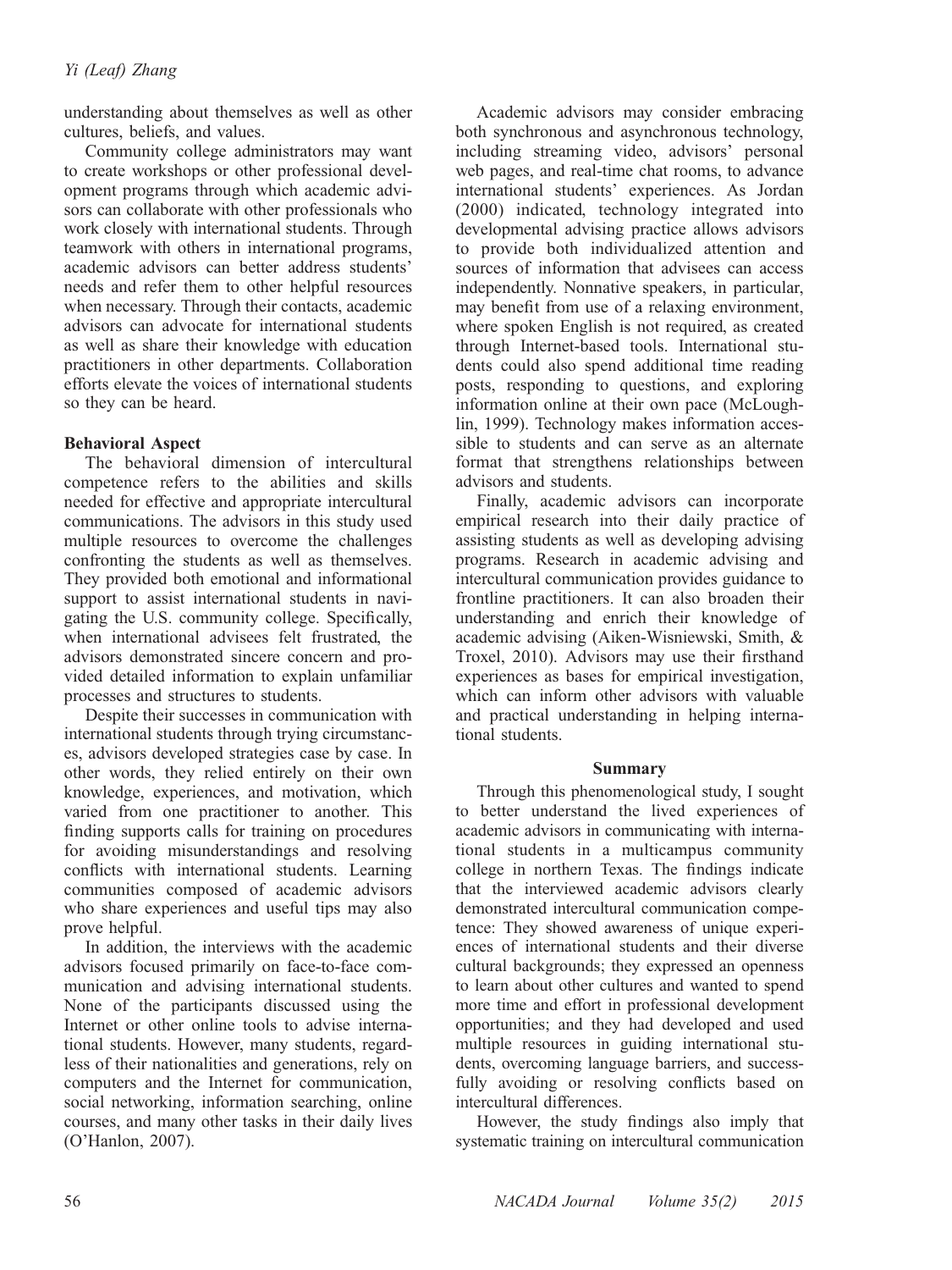and cross-cultural understanding should be created for academic advisors, and collaboration opportunities with other professionals on campus could be strengthened. Educational technology and research studies on advising and intercultural communication may be applied to improve advising international students in community colleges. Future researchers are encouraged to study the extent to which advisors' intercultural communication competence affects the quality of advisor–advisee communication. The field would benefit from a longitudinal study used to explore development of advisors' intercultural communication competence and its influence on international students' experiences of and satisfaction with academic advising.

As international students continue discovering community colleges as pathways to U.S. higher education, academic advisors should improve their intercultural communication competence to promote international student academic success. Therefore, community colleges should encourage and ensure that academic advisors have gained the necessary understanding, knowledge, and skills to communicate effectively and appropriately with culturally differed students.

# References

- Aiken-Wisniewski, S. A., Smith, J., & Troxel, W. (2010). Expanding research in academic advising: Methodological strategies to engage advisors in research. NACADA Journal, 30(1), 4–13.
- Allen, J. M., & Smith, C. L. (2008). Importance of, responsibility for, and satisfaction with academic advising: A faculty perspective. Journal of College Student Development, 49(5), 397–411.
- Arasaratnam, L. A., & Doerfel, M. L. (2005). Intercultural communication competence: Identifying key components from multicultural perspectives. International Journal of Intercultural Relations, 29, 137–163.
- Bahr, P. R. (2008). Cooling out in the community college: What is the effect of academic advising on students' chances of success? Research in Higher Education, 49, 704–732.
- Campbell, N. (2012). Promoting intercultural contact on campus: A project to connect and engage international and host students. Journal of Studies in International Education, 16(3), 205–227
- Campbell, S. M., & Nutt, C. L. (2008). Academic advising in the new global century: Supporting

student engagement and learning outcomes achievement. Peer Review, 10(1), 4–7.

- Charles-Toussaint, G. C., & Crowson, H. M. (2010). Prejudice against international students: The role of threat perceptions and authoritarian dispositions in U.S. students. Journal of Psychology, 144(5), 413–428.
- Chen, G. M., & Starosta, W. J. (1996). Intercultural communication competence: A synthesis. In B. Burleson (Ed.), Communication yearbook 19 (pp. 353–383). Thousand Oaks, CA: Sage.
- Chen, G. M., & Starosta, W. J. (1998/1999). A review of the concept of intercultural awareness. Human Communication, 2, 27–54.
- Chickering, A. W., & Gamson, Z. F. (1999). Development and adaptations of the seven principles for good practice in undergraduate education. New Directions for Teaching and Learning, 1999(80), 75–81. doi: 10.1002/tl. 8006
- Clark, E. C., & Kalionzes, J. (2008). Advising students of color and international students. In V. N. Gordon, W. R. Habley, & T. J. Grites (Eds.), Academic advising: A comprehensive handbook (2nd ed.) (pp.  $204-225$ ). San Francisco, CA: Jossey-Bass.
- Creswell, J. W. (2014). Research design: Qualitative, quantitative, and mixed methods approaches (4th ed.). Thousand Oaks, CA: Sage.
- Erichsen, E. A., & Bolliger, D. U. (2011). Towards understanding isolation of international students in traditional and online learning environments. Educational Technology Research and Development, 59(3), 309– 326.
- Flaga, C. T. (2006). The process of transition for community college transfer students. Community College Journal of Research and Practice, 30, 3–19. doi: 10.1080/10668920500248845
- Frost, S. H. (1991). Academic advising for student success: A system of shared responsibility. National Teaching and Learning Forum. Retrieved from ERIC database. (ED 339272)
- Glennen, R., & Vowell, F. (Eds.). (1995). Academic advising as a comprehensive campus process (Monograph No. 2). Manhattan, KS: National Academic Advising Association.
- Gudykunst, W. B. (2002). Intercultural communication theories. In W. B. Gudykunst & B. Mody (Eds.), Handbook of international and intercultural communication (pp. 183–205). London, England: Sage.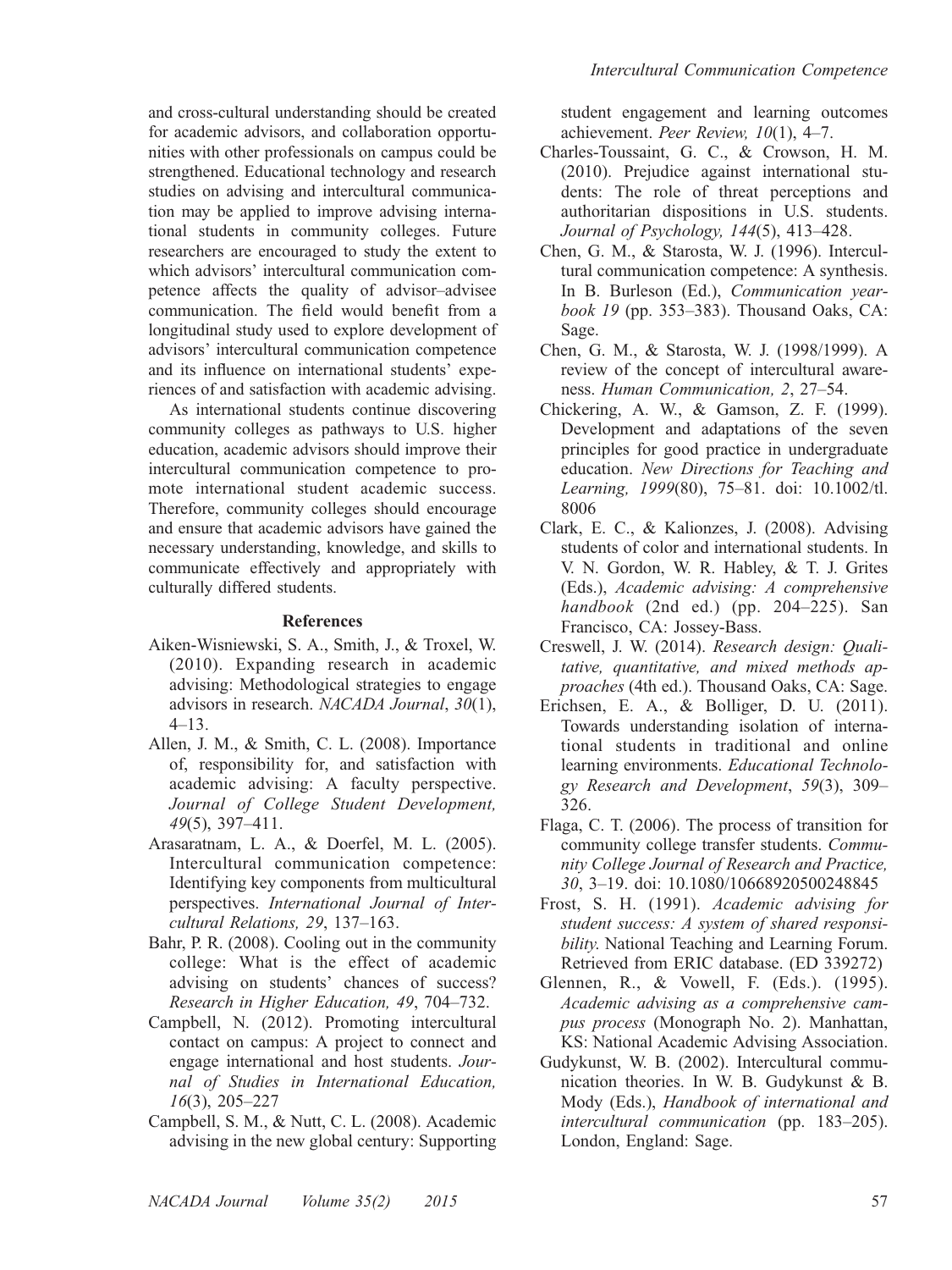- Hammer, M. R., Bennett, M. J., & Wiseman, R. (2003). Measuring intercultural sensitivity: The intercultural development inventory. International Journal of Intercultural Relations, 27(4), 421–443.
- Harrison, E. (2009). Faculty perceptions of academic advising: ''I don't get no respect.'' Nursing Education Perspectives, 30(4), 229– 233.
- Hayes, R. L., & Lin, H. R. (1994). Coming to America: Developing social support systems for international students. Journal of Multicultural Counseling and Development, 22, 7–16.
- Heisserer, D. L., & Parette, P. (2002). Advising atrisk students in college and university settings. College Student Journal, 36(1), 69.
- Hunter, M. S., & Kendall, L. (2011). Moving into college. In V. N. Gordon & W. R. Habley (Eds.), Academic advising: A comprehensive handbook (pp. 142–156). San Francisco, CA: Jossey-Bass.
- Institute of International Education. (2014). International students: Enrollments by institutional type, 2004/05-2013/14 (Open doors data). Retrieved from http://www.iie.org/ Research-and-Publications/Open-Doors/Data/ International-Students/Enrollment-by-Institutional-Type/2004-14
- Jordan, P. (2000). Advising college students in the 21st century. NACADA Journal, 20(2), 21–30.
- Kegel, K. (2009). Homesickness in international college students. Paper presented at the American Counseling Association annual conference and exposition, Charlotte, North Carolina.
- King, M. C. (2002). How does advising differ at a community college from that at a four-year institution? Retrieved from http://www. nacada.ksu.edu/Resources/Clearinghouse/ View-Articles/Two-year-college-advising.aspx
- Knox, S., Schlosser, L. Z., Pruitt, N., & Hill, C. E. (2006). A qualitative examination of graduate advising relationships: The advisor perspective. The Counseling Psychologist, 34(4), 101–131.
- Lee, J. J., & Rice, C. (2007). Welcome to America? International student perceptions of discrimination. Higher Education, 53, 381-409.
- Lincoln, Y. S., & Guba, E. G. (1985). Naturalistic inquiry. Beverly Hills, CA: Sage.
- Locke, D. C. (1998). Increasing multicultural understanding: A comprehensive model (2nd ed.). Thousand Oaks, CA: Sage.
- Martin, J., & Nakayama, T. K. (2010). Experiencing intercultural communication: An introduction (4th ed.). Boston, MA: McGraw-Hall.
- Maxwell, J. A. (2005). Qualitative research design: An interactive approach (2nd ed.). Thousand Oaks, CA: Sage.
- McLoughlin, C. (1999). Culturally responsive technology use: Developing an online community of learners. British Journal of Educational Technology, 30(3), 231–245.
- Mori, S. (2000). Addressing the mental health concerns of international students. Journal of Counseling and Development, 78, 137–144.
- O'Hanlon, C. (2007). If you can't beat 'em, join 'em. Technical Horizons in Education, 42(44), 39–40.
- Pascarella, E. T., & Terenzini, P. T. (1991). How college affects students: Findings and insights from twenty years of research. San Francisco, CA: Jossey-Bass.
- Pope, R. L., & Reynolds, A. L. (1997). Student affairs core competencies: Integrating multicultural awareness, knowledge, and skills. Journal of College Student Development, 38(3), 266–277.
- Priest, R., & McPhee, S. A. (2000). Advising multicultural students: The reality of diversity. In V. N. Gordon & W. R. Habley (Eds.), Academic advising: A comprehensive handbook (pp. 105–117). San Francisco, CA: Jossey-Bass.
- Samovar, L., Porter, R., McDaniel, E., & Roy, C. (2014). Intercultural communication: A reader (14th ed.). Boston, MA: Cengage Learning.
- Sanford-Harris, J. L. (1993). Advising the twoyear student: Considerations and strategies. New Directions for Community Colleges, 1993(82), 75–82.
- Sato, T., & Hodge, S. R. (2009). Asian international doctoral students' experiences at two American universities: Assimilation, accommodation, and resistance. Journal of Diversity in Higher Education, 2(3), 136–148.
- Sawir, E. (2005). Language difficulties of international students in Australia: The effects of prior learning experience. International Education Journal, 6(5), 567–580.
- Simon, C. M., & Kodish, E. (2005). ''Step into my zapatos, Doc'': Understanding and reducing communication disparities in the multicultural informed consent setting. Perspectives in Biology and Medicine,  $48(1)$ ,  $123-138$ .
- Sodowsky, G. R., & Plake, B. S. (1992). A study of acculturation differences among international people and suggestions for sensitivity to within-group differences. Journal of Counseling & Development, 71(1), 53–59.